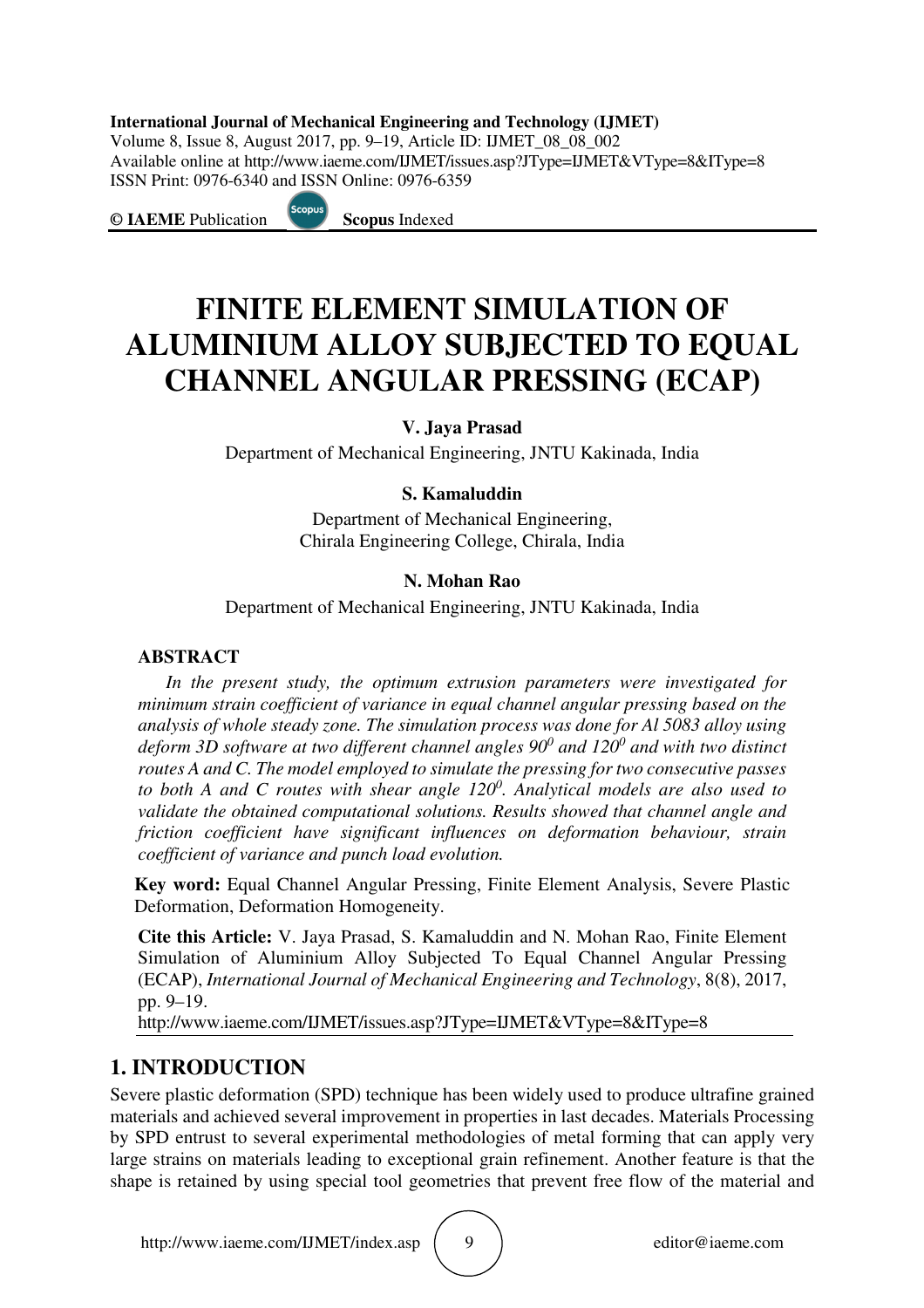thereby produce a significant hydrostatic pressure. Ultrafine-grained materials possess excellent mechanical and physical, such as high strength and toughness at room temperature, high strain rate and superplastic behaviour. In this paper Equi Channel Angular Extrusion (ECAP) type of SPD technology is adopted.

# **About ECAP**

Equal-Channel Angular Pressing (ECAP) or Equal-Channel Angular Extrusion (ECAE) is one of the well approved technique that are used for the production of the polycrystalline materials with a grain diameter in the sub micrometre. This necessitates pressing a billet through a die, consisting of two channels of homogeneous shape and cross sectional dimension that are positioned under a predetermined angle φ and additional angle ψ that defines arc of curvature.

When comparing the construction of the die for ECAP with that of extrusion. For Conventional extrusion:  $\epsilon_{\text{total}} = \epsilon_1$ 

For ECAP: ε total = ε<sub>1</sub>+ε<sub>2</sub>+ε<sub>3</sub>+......+ε<sub>n</sub>=n\*ε<sub>1</sub>

The strain induced in a billet when it is processed in N number of passes through the die of an ECAP may be estimated as a function of  $\varphi$  and  $\psi$  under ideal conditions as,

ε eff=N/ (3)0.5[2cot (φ+ψ)/2+ψcosec (φ+ψ)/2]

According to above equation the effective strain decreases with increasing channel angle and with increasing corner angle. Using this equation it can be shown that the equivalent strain per pass during ECAP decreases from its maximum of  $\varepsilon$  eff = 1.15 at  $\varphi = 90^0$  and  $\psi = 0^0$  to its minimum of  $\varepsilon$  <sub>eff</sub> = 0 at  $\varphi$  = 180<sup>0</sup> and  $\psi$  = 0<sup>0</sup>.

# **Different routes of ECAP**

Since the ECAP technique was invented, Segal[1] noted that different microstructures can be developed in any selected material by rotating the sample between each presses since any rotation changes the operative shear plane and shear direction when the sample passes through the corner . After that, different routes of ECAP were widely studied, and four typical processing routes were finally published, shown in Figure 1.1. In route A, samples are pressed with no rotations between passes; in route BA and Bc, samples are rotated by 90<sup>°</sup> in alternate directions or the same direction between each pass; in route C, samples are rotated by 180º between passes.

The experimental observations using samples of high purity aluminium proved that route BC refines the microstructure of material most effective, route C does less effective, route A and BA are the least effective to refine microstructure.



**Figure 1.1** The four routes of ECAP **Figure 1.2** Shearing characters of the four ECAP route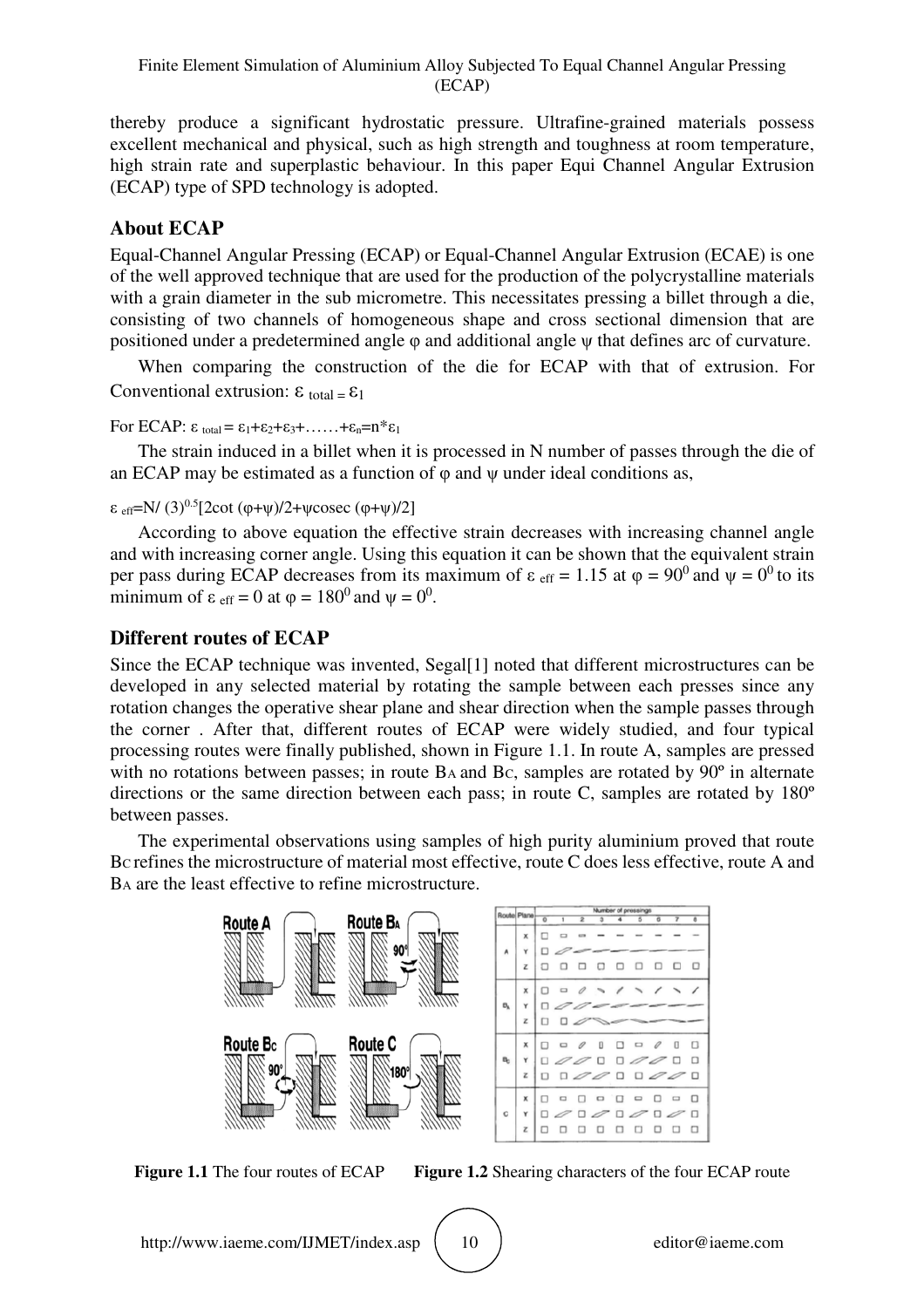From the above Figure 1.2 route  $B_c$  will refines the microstructure more effectively compared to other routes.

A.V. Nagasekhar et al. [2] designed ECAP and specimens undergone 3 passes using two different processing routes: Route A, where the specimen orientation was kept constant between passes, and Route B, where the specimen was rotated by 180° about its longitudinal axis in between passes. K.R. Ravi et al. [3] investigated on ECAP of Al–5wt% TiB2 insitu composite. They processed ECAP at room temperature till 4 passes. Large particle free zones having 50– 100 µm size present in as cast condition lessened to 20–30 µm by ECA pressing. The composite became homogeneous after four passes. A significant grain refinement nearly 500 nm observed by ECA pressing but the average size remained unchanged at 0.5–0.6 µm. Kazeem O. Sanusi et al. [4] studied on ECAP technique for formation of ultra-fine grained structure on copper billets. They explained the factors influencing the grain refrainment in ECAP such as channel and curvature angles, pressing speed, pressing temperature and about different routes in ECAP. Finally they evaluate grain size of copper specimen before and after ECAP. Neil de Medeiros et al. [5] studied numerical and experimental analysis of AA1100 deformed by ECAP. Two distinct routes (A and C) are considered on equal-channel angular pressing (ECAP) process via numerical and experimental analysis at room temperature to evaluate the distribution of the effective plastic strain.

## **2. SIMULATION OF ECAP**

#### **2.1. Introduction to Finite Element Analysis**

The aluminium 5083 alloy is deformed via equal channel angular pressing using vertical type hydraulic press at room temperature. The process was done using two different channel angles  $(90<sup>0</sup>$  and 120<sup>0</sup>) and with two distinct routes (A and C). Coefficient of friction is also one of the main parameters in forming process. So we consider different friction coefficients in simulation to determine its effect on stress distribution and prime mover capacity. The die was designed with two circular channels intersected at angles equal to  $90^{\circ}$  and  $120^{\circ}$  in CATIA V5.

The die geometry employed to deform the billet for one pass is presented with a shear angle of  $120^0$  and  $90^0$  degrees. The model employed to simulate the pressing for two consecutive passes to both A and C routes with shear angle  $120^0$ . The effect of each route was attributed on the billet by means of different geometric configurations of the die. The second pass using the route A the billet was forced to upward. The second pass of route C was simulated by rotating to 180º. In the FEM modelling, the die outer fillet radius and the channels cross-section are similar to the tooling used in the experimental tests. Material assumed is continuous, isotropic and homogeneous. Heat generated due to deformation and friction was neglected. The von Mises flow rule is used. The displacement and rotation in x, y and z direction for all nodes of the die were arrested. The Pressure applied on the top surface of the work-piece resulting in the sample displacement. Dislocation is perpendicular to the plane and rotations about other two directions were detained.

The basic geometry parameters of the channel are die angle φ, corner angle ψ defined by outer Coupling radius *R*, inner coupling radius *r* and channel width *b.* The angle φ varied in the range  $90^0$ -120<sup>0</sup>. As the angle between the channels decreases, the extrusion pressure to be applied on the punch increases and the shear deformation of the billet increases. Lower shear angles are used only for extrusion of highly ductile materials like Lead. The geometry of the die is shown in the Figure 2.2.1.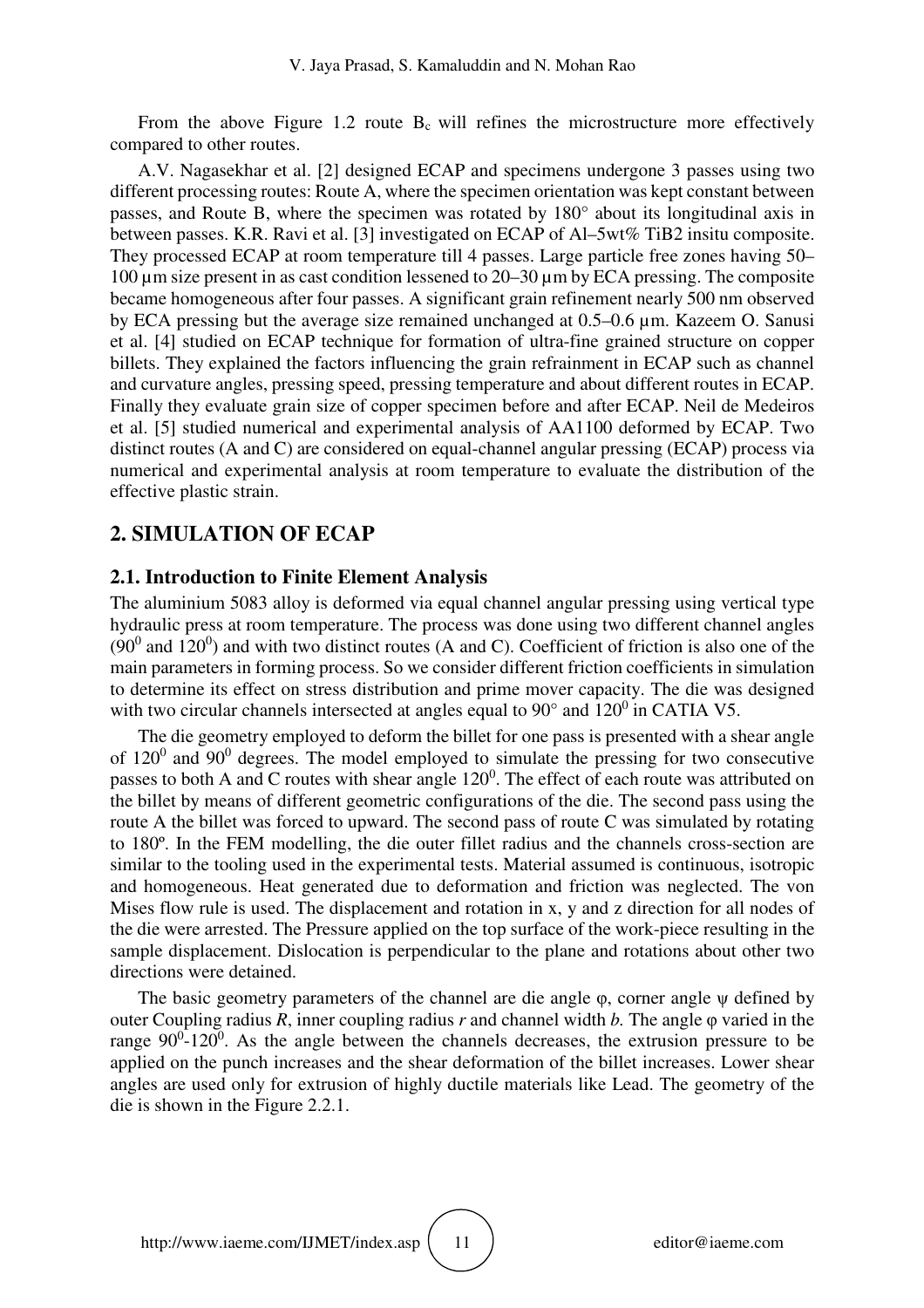# **2.2. Pre-processing of DEFORM 3-D**

We consider punch and die are the rigid bodies and work piece as the deformable (plastic) body and the dies as cold forming steel dies which has a friction coefficient as 0.12. In the inlet part of the channel there is a compression of the billet and forming of its forepart as shown in Figure. 2.2.1,  $\Delta h$  means ram displacement.



**Fig 2.2.1** Die Design **Fig 2.2** Position of the billet at  $\varphi = 90^\circ$  and  $\Delta h = 18$  mm for 10 steps.

# **3. RESULTS AND DISCUSSION TO SIMULATION**

Figure 2.2.1 shows the three-dimensional FEM modelling developed to simulate the process of the billet after one pass with channel angles of  $90^0$  and  $120^0$ . Below figures show the stress distribution of ECAP process with routes A and C having shear angle of  $120^0$ .

# **3.1. Stress distribution along the length of the billet:**



**Figure 3.1.1** Effective Stress distribution in billet having  $90^\circ$  shear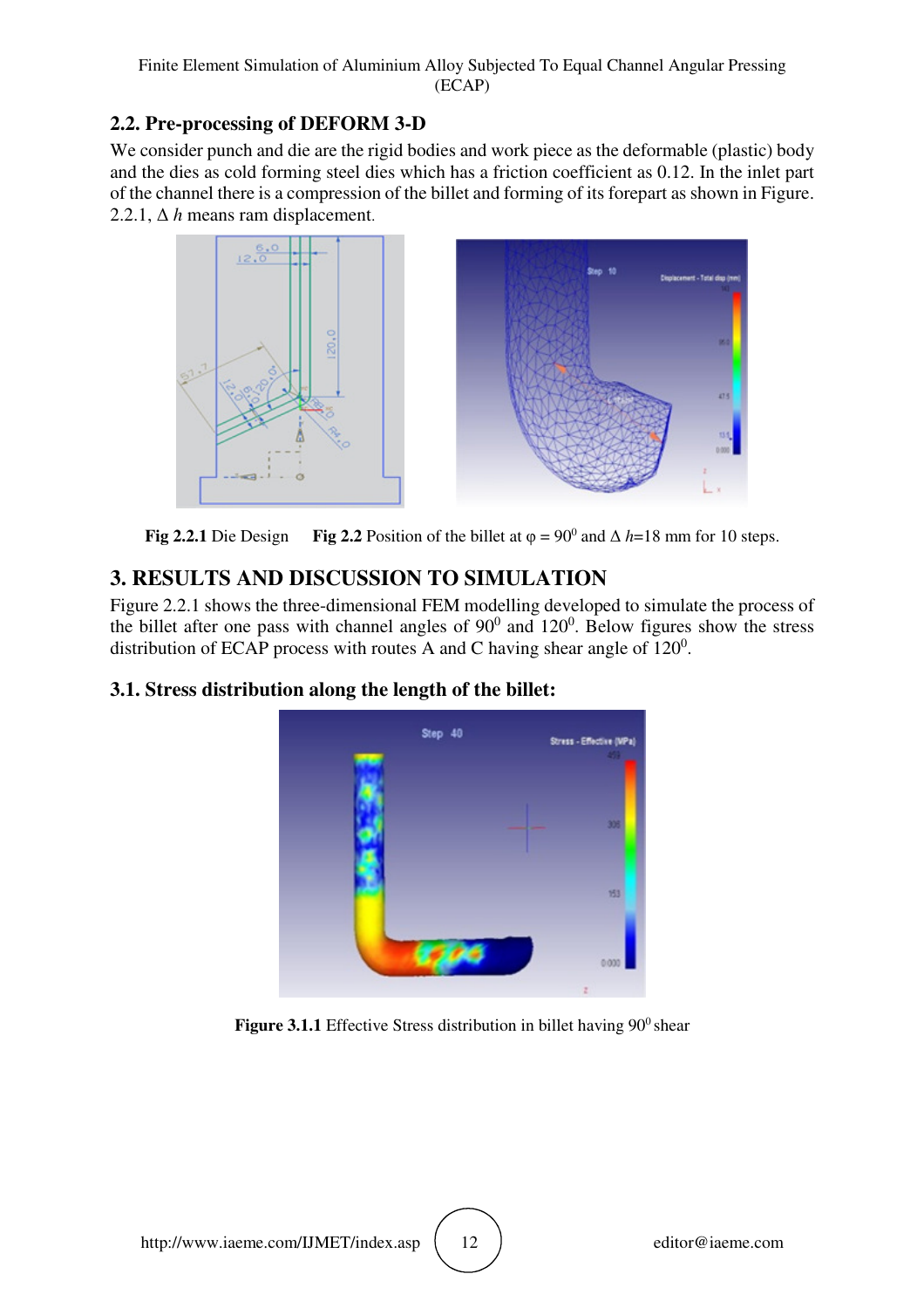V. Jaya Prasad, S. Kamaluddin and N. Mohan Rao



**Figure 3.1.3** Effective Stress distribution in billet having  $120^{\circ}$  shear in Route A



**Figure 3.1.2** Effective Stress distribution in billet.



Figure 3.1.4 Effective Stress distribution in billet having 120<sup>0</sup> shear in Route C

From the Figure 3.1.1 and 3.1.2 the maximum stress is induced in the billet where there is maximum shear and as the shear angle decreases the stress induced will also increases. From this we can conclude that as the shear angle decreases the shear strain induced in the billet increases and only highly ductile materials only can process by ECAP.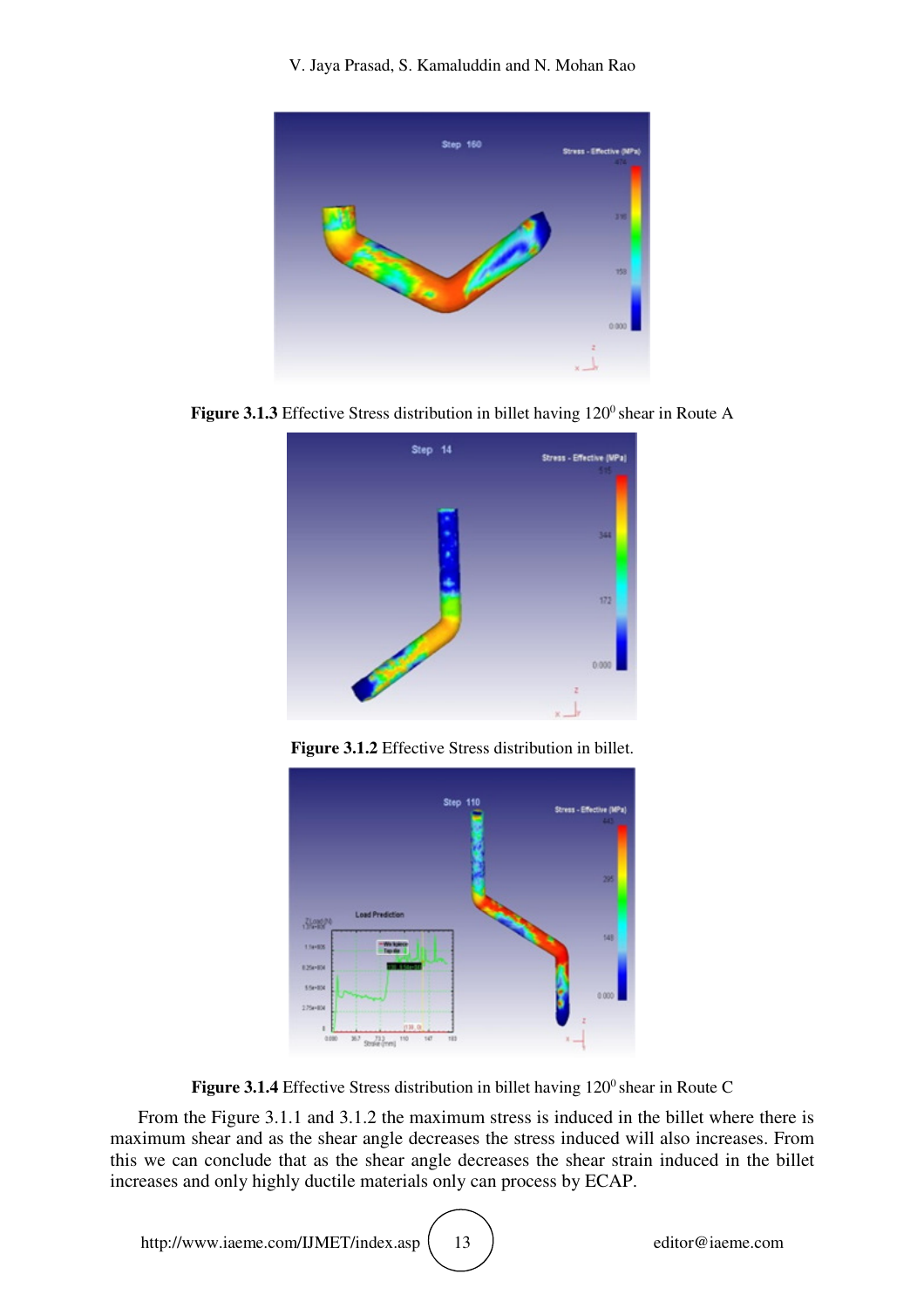#### Finite Element Simulation of Aluminium Alloy Subjected To Equal Channel Angular Pressing (ECAP)

The stress variation is not only along the length of the billet but also across the cross section of the specimen. Stress induced on the outer fibres of the billet is maximum and minimum at the centre of cross section. This is due to friction between billet material and the die surface.

| Sl.<br>N <sub>o</sub> | Shear angle $(\varphi)$ /<br><b>Route / Friction</b><br>Coefficient $(\mu)$ | <b>Effective</b><br>stress(MPa) | <b>Effective Strain</b> |                   | <b>Simulated Value</b> | <b>Pressing</b><br><b>Pressure</b> |
|-----------------------|-----------------------------------------------------------------------------|---------------------------------|-------------------------|-------------------|------------------------|------------------------------------|
|                       |                                                                             |                                 | <b>Simulated</b>        | <b>Analytical</b> | of average load<br>(N) | Requirement of<br>Sample (P) MPa   |
| л.                    | $\Phi = 90^\circ$                                                           | 459                             | 0.9105                  | 0.9069            | $2.8*$ e04             | 1967.78                            |
| 2                     | $\Phi$ =120 <sup>0</sup>                                                    | 422                             | 0.6121                  | 0.6046            | $2.2*e04$              | 1791.85                            |
| 3                     | Route A & $\Phi$ =120 <sup>0</sup>                                          | 474                             | 1.1858                  | 1.2101            | $2.7*e04$              | 1823.31                            |
| 4                     | Route C & $\Phi$ =120 <sup>0</sup>                                          | 482                             | 1.1942                  | 1.2101            | $4.5*$ e04             | 1836.54                            |
| 5                     | $\mu$ =0.00 & $\Phi$ =120 <sup>0</sup>                                      | 410                             | 0.601                   | 0.6046            | $9.2*e03$              | 314.15                             |
| 6                     | $\mu$ =0.12& $\Phi$ =120 <sup>0</sup>                                       | 422                             | 0.6121                  | 0.6046            | $2.2*e04$              | 1791.85                            |
| 7                     | $\mu = 0.25 \& \Phi = 120^{\circ}$                                          | 441                             | 0.6290                  | 0.6046            | $3.3*$ e04             | 3392.69                            |

**Table 3.1.1** Effective stress, strain, load and pressure



**Figure 3.1.5** Shear angle (φ)/Route /Friction coefficient (µ) vs. Effective Stress and strain graph

# **3.2. Effective strain distribution along the length of the billet**



**Figure 3.2.1** effective strain distribution in billet having  $120^{\circ}$  shear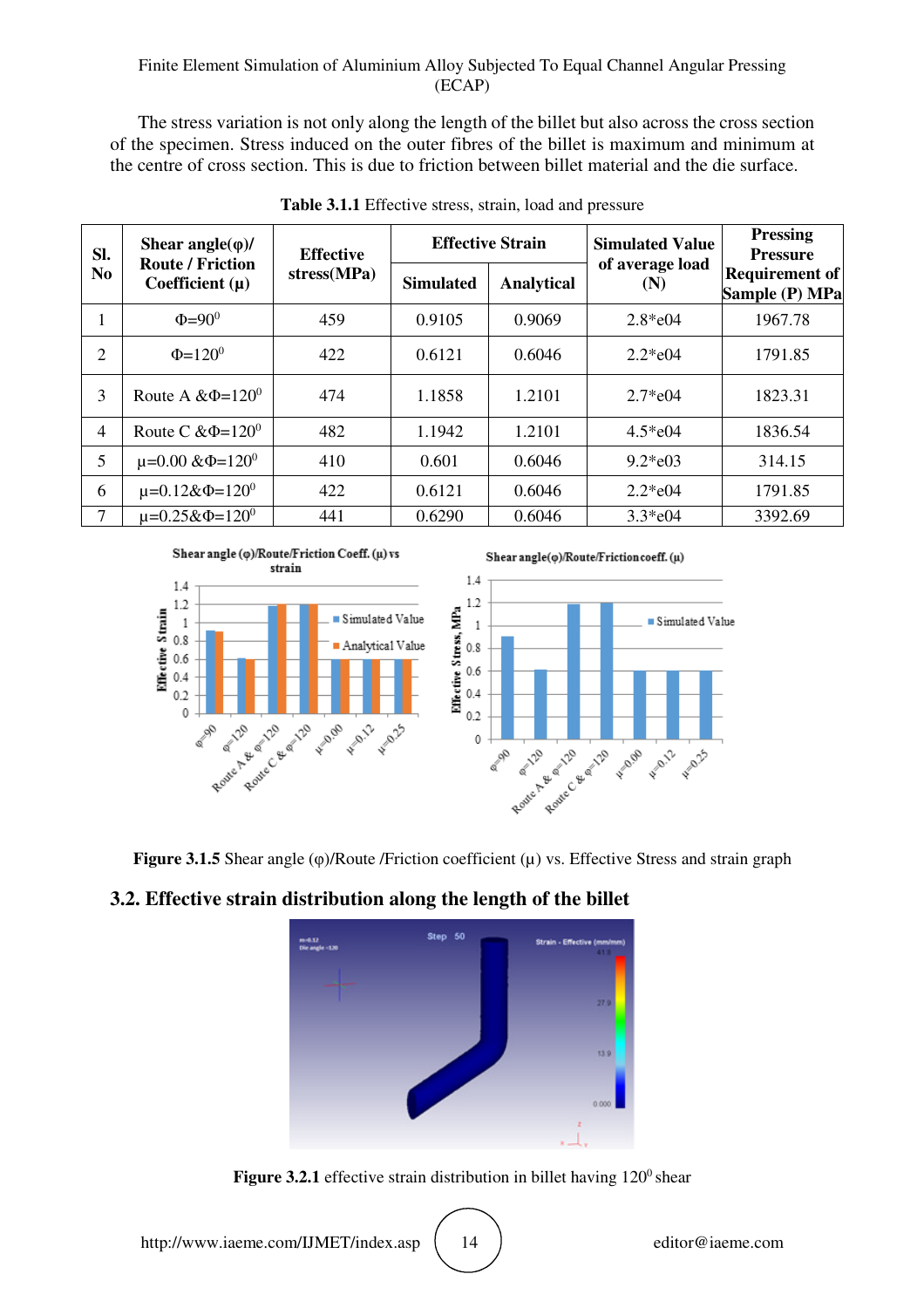V. Jaya Prasad, S. Kamaluddin and N. Mohan Rao



**Figure 3.2.3** effective strain distribution in billet having  $120^{\circ}$  shear in Route A



Figure 3.2.2 effective strain distribution in billet having  $90^{\circ}$  shear





#### *Effective strain*

 $\varepsilon_{\text{eff}} = N/(3)^{0.5} [2 \cot (\varphi + \psi)/2 + \psi \csc (\varphi + \psi)/2]$ N = Number of passes.  $\Phi$  = shear angle  $\Psi$  = Angle of curvature.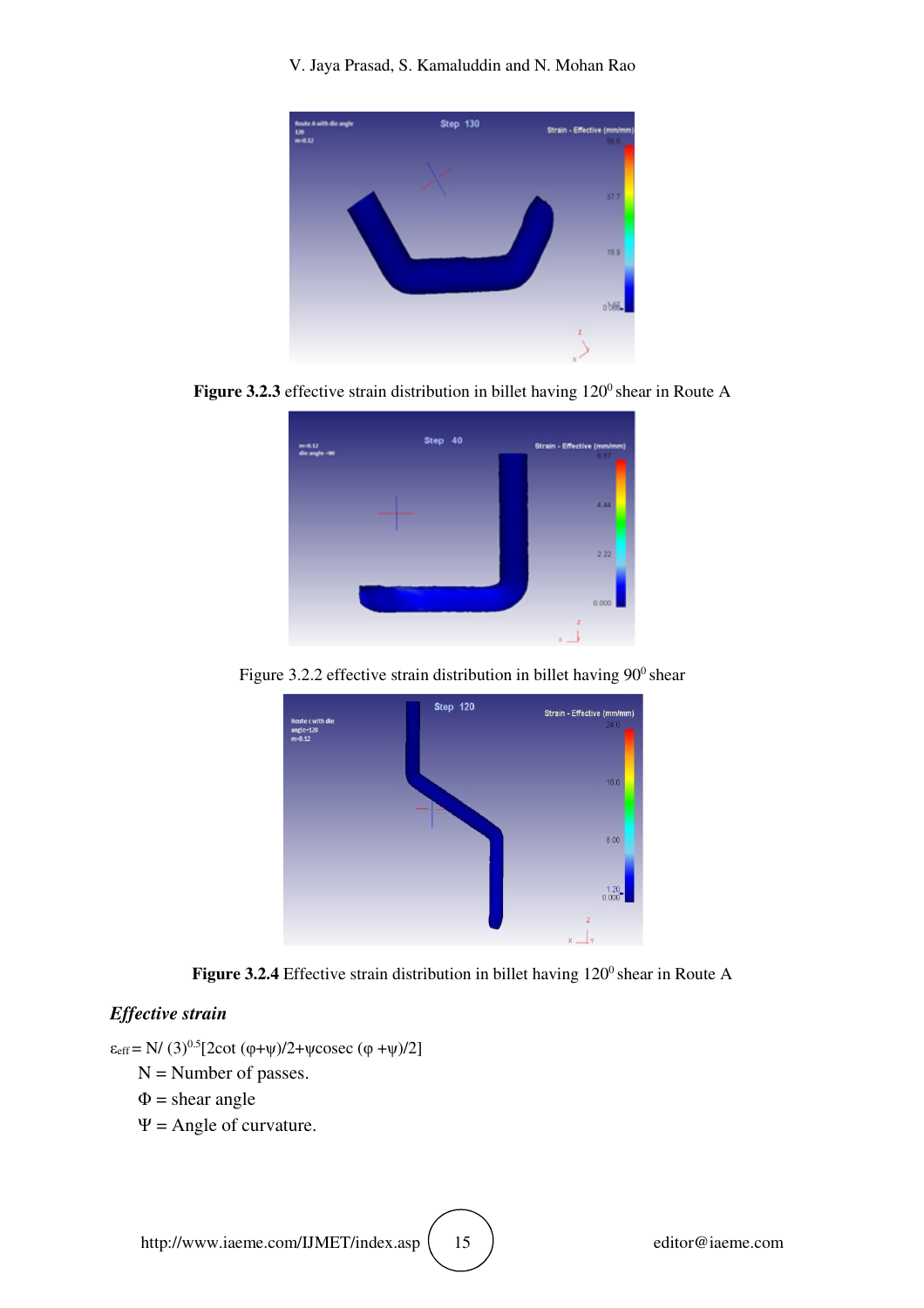Finite Element Simulation of Aluminium Alloy Subjected To Equal Channel Angular Pressing (ECAP)

#### **3.3. Load vs stroke curves**



**Figure 3.3.1.** Load vs stroke curves for 120<sup>0</sup> shear.

From the Figure 3.3.1 the max load required in case of  $90^0$  shear is greater than  $120^0$  shear. About 60% more load i.e 1.7\*e04 is required to deform in case of  $90^0$  than 120<sup>0</sup> shear.



**Figure 3.3.2** Load vs. stroke curves for routes A with  $120^{\circ}$  shear.

From Figure 3.3.2 the sudden rise of load is due to second shear of the billet which is 1.8\*e04 for route A, route C with  $120^0$  shear.

The pressing pressure requirement of sample (P) using upper-bound analysis is represented by

P=τ<sub>0</sub> (1+m)\*[2cot (φ+ψ)/2+ψ] +4mτ<sub>0</sub> [(l<sub>i</sub>+ l<sub>o</sub>)/a]

 $\tau_0$  = Yield Shear stress of Al-5083 300 MPa

 $m =$  coefficient of friction

 $\varphi$  = Shear angle of Die.

 $\Psi$  = angle of curvature.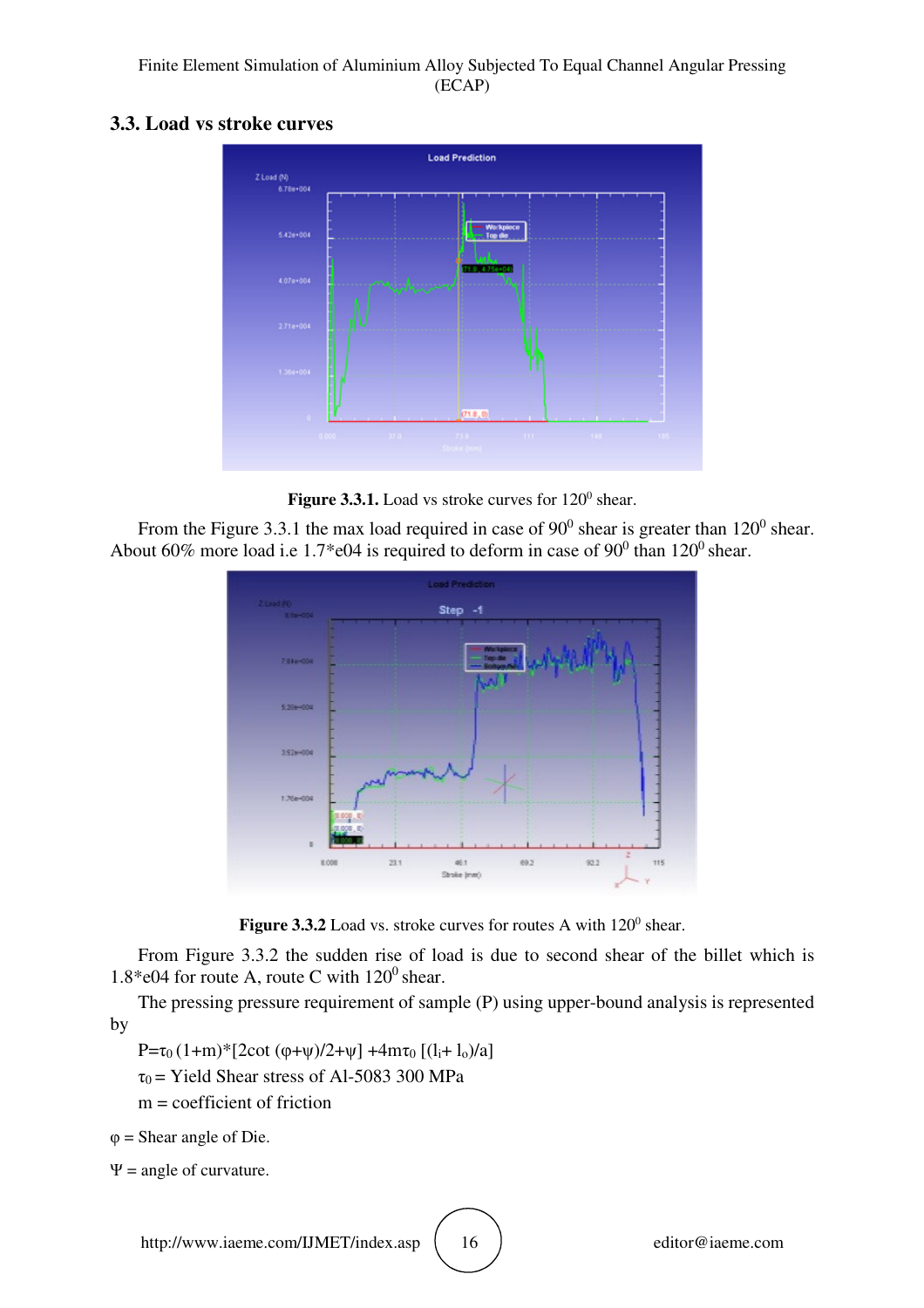

**3.4. Effect of coefficient of friction on the load vs. stroke curve** 

**Figure 3.4.1** Coefficient of friction=0.12 having shear angle= $120^\circ$ 



**Figure 3.4.2** Coefficient of friction=0.25 having shear angle=120<sup>0</sup>

The above figures load versus stroke plots are shown for different coefficient of friction. From above we can conclude that if coefficent of friction is increased from 0.12 to 0.25 , it requires 50% more load to be applied on the billet for the same die angle. So friction also plays an major role in ECAP process. Due to the friction the stress induced across the cross section also increases.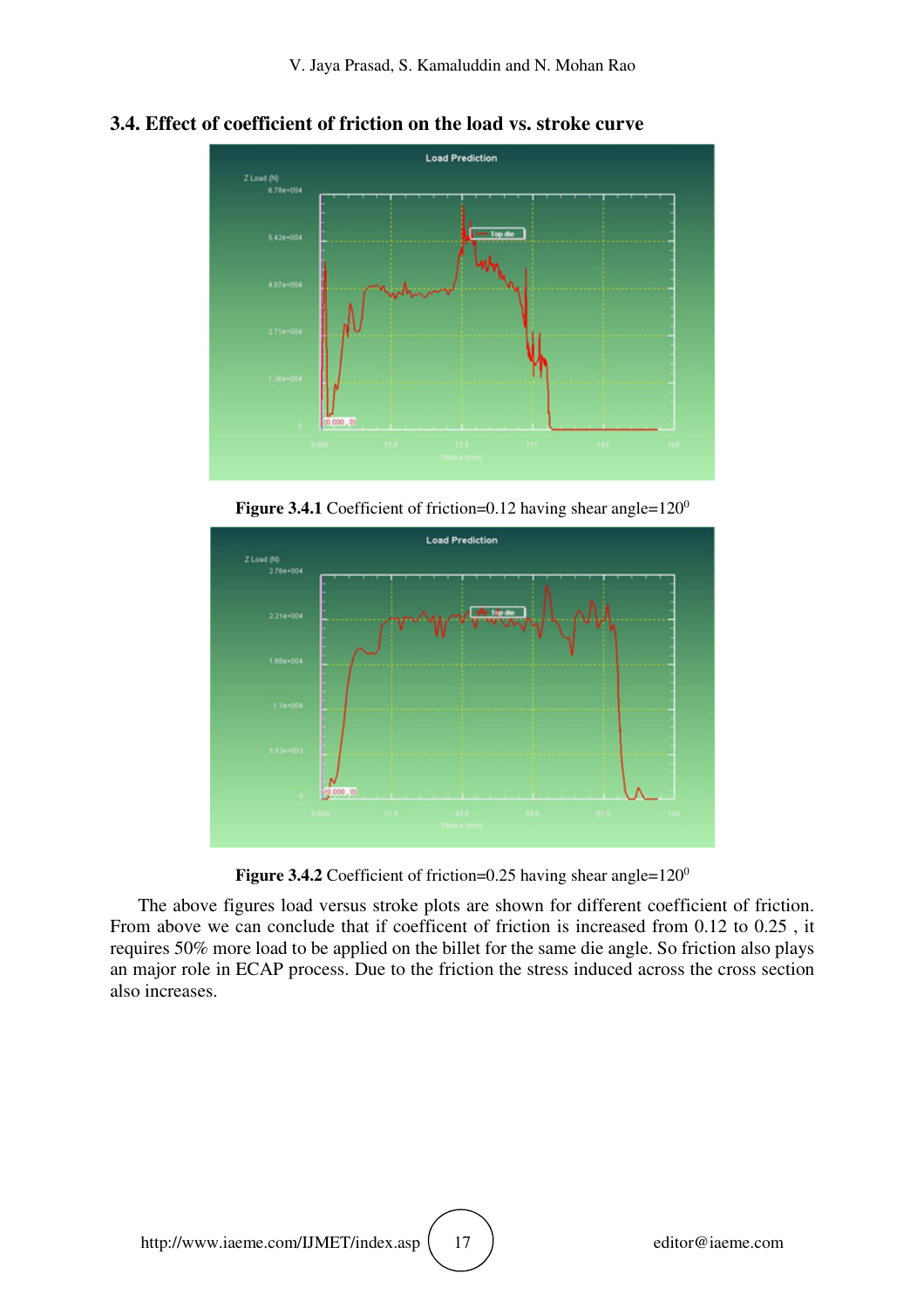Finite Element Simulation of Aluminium Alloy Subjected To Equal Channel Angular Pressing (ECAP)



**Figure 3.4.4** Load vs. Route/shear angle/Friction graph

From the above results the load requirement to deform the billet is mainly depends on the different parameters such as friction coefficient, shear angle, route of deformation. Route C requires more load requirements when compared to Route A.

## **4. CONCLUSION**

- 1. 1. As the shear angle decreases the stress and the strain induced in the billet will increases which results more grain refinement. Due to this the strength of the material will increases. But only ductile materials can be processed through ECAP with decrease in shear angle at room temperature. At high temperatures Brittle materials can also be processed through ECAP.
- 2. 2. From the Table 3.3.1 we can conclude that Route C induces more stress than Route, which tells that the strain induced in Route C is more than Route A. So the grain refinement is more in Route C compared to Route A.
- 3. 3. In Table 3.1.1 we compare the values of simulation with analytical result which gives that the analytical results are similar to the simulation results. So the simulation which we have done is correct.
- 4. 4. From the Table 3.1.1 we show that the coefficient of friction is also one of parameter in grain refinement. As the coefficient of friction increases the strain induced in the billet is also increases, which concludes that grain refinement is more. But it requires more load to deform the billet. One of the main disadvantage of increase in coefficient of friction is the surface finish will reduces.
- 5. 5. From the Figure. 3.3.2 We can prove that ECAP process improves the strength of the material because the load required to deform the billet in the secondary shear is more than 65% compared to first pass. So as the number of passes increases the load required to deform the billet will also increase.